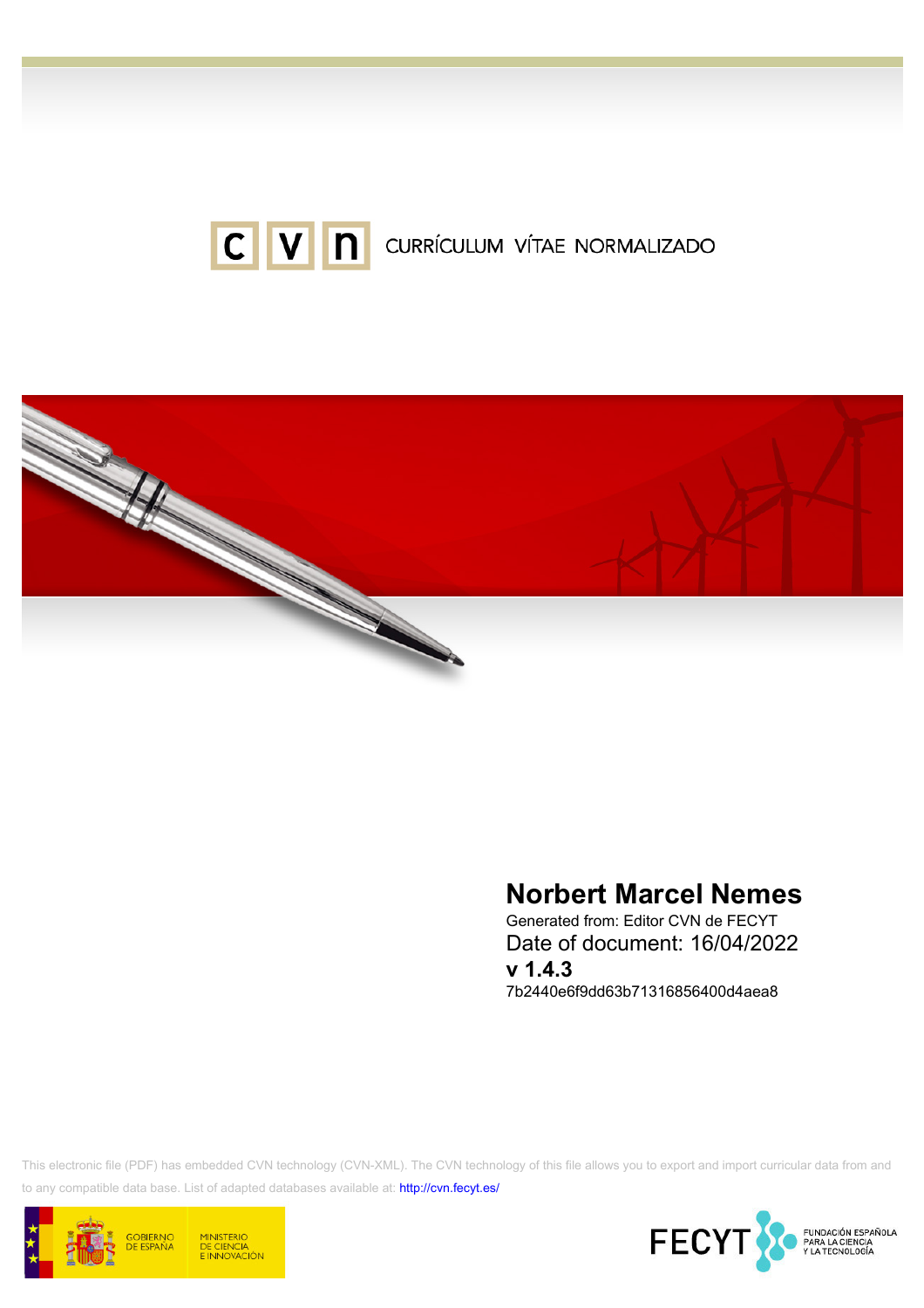

# Summary of CV

This section describes briefly a summary of your career in science, academic and research; the main scientific and technological achievements and goals in your line of research in the medium -and long- term. It also includes other important aspects or peculiarities.

+Born in Budapest en 2 de octubre de 1973.

+PhD in Physics University of Pennsylvania, 2002

+Postdoctoral Researcher at the University of Maryland / NIST Center for Neutron Research, 2002-2004. 'Juan de la Cierva' Fellow in Instituto de Ciencia de Materiales de Madrid, CSIC, 2005-2008. 'Ramón y Cajal' Fellow in Universidad Complutense de Madrid, 2008-2013. Profesor Doctor Contratado Universidad Complutense de Madrid, 2013-2017

Profesor Titular (Assoc. Prof.) U. Complutense de Madrid

+University teaching experience over 10 years in BSc, MSc various

+PhD thesis director (2013), over 7 MSc theses (2009 - 2020) several undergrad proyects +Actual research: Thermal, electronic and magnetic properties of multifunctional materials: multiferroics and thermoelectrics

+Author of over 100 scientific papers with over 2000 cites and h=22. 4 papers with over 100 cites, 50 with over 10.

+Most relevant publications from the past 5 years:

-NM Nemes et al, "Signatures of a Two‐Dimensional Ferromagnetic Electron Gas at the La0.7Sr 0.3MnO3/SrTiO3 Interface Arising from Orbital Reconstruction" Advanced Materials, V26, 7516 (2014)

-A Alberca et al "Phase separation enhanced magneto-electric coupling in La0.7Ca0.3MnO3/ BaTiO3 ultra-thin films" Scientific Reports, V5, 17926 (2015)

- F. Serrano-Sánchez, et al. "Record Seebeck coefficient and extremely low thermal conductivity in nanostructured SnSe". Appl. Phys. Lett. 106, 083902 (2015)

- M. Gharsallah et al "Giant Seebeck effect in Ge-doped SnSe" Scientific Reports, 6, 26774 (2016)

- F. Serrano-Sanchez, et al. "Enhanced figure of merit in nanostructured (Bi, Sb)2Te3 with optimized composition, prepared by a straightforward arc-melting procedure" Scientific Reports, 7, 6277 (2017)

- F. Serrano-Sánchez, et al "Low thermal conductivity in La-filled cobalt antimonide skutterudites with an inhomogeneous filling factor prepared under high-pressure conditions" J. Mat. Chem. A, 6, 118 (2018)

+Invited stays: University of Florida (2001, 2002), École Politécnique Federale Lausanne (2005, 2006, 2013), Budapest University of Technology and Economics (2014,2018), Cambridge University (2015-2016)

+Director of research projects:

"Thermal and Electronic Properties of Nanotubes (TEPON)", FP7-MC-IRG-28461, Comisión Europea;

"INVESTIGATION OF PRISTINE AND INTERCALATED CARBON NANOSTRUCTURES", HH2006-

0028, Acciones Integradas, MEC, member of several other projects.





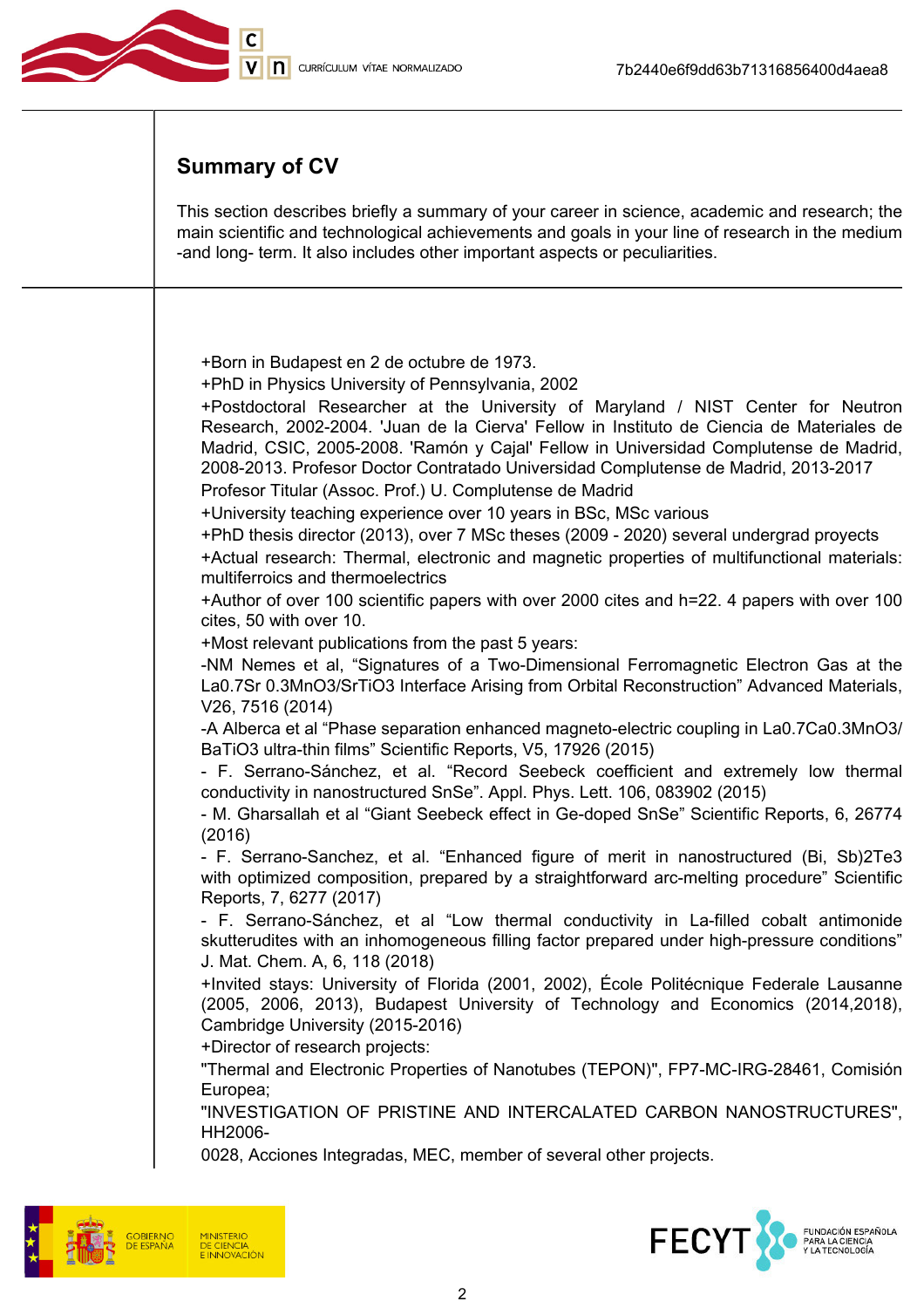C

+Organizing committee member: GRAPHeNE meeting, financed by MICINN within framework Acción Especial de la Política Científica, "Grafeno, una acción movilizadora en un campo emergente" , Madrid, 2011. Secretary Organising Committee of II Workshop on the Physics of Complex Oxides

+Referee of Certamen Universitario ´Arquimedes´ in Physics in 2009 and in Materials in 2010. +Referee for various journals (over 150 refereatos): Physical Review Letters, Physical Review B (APS), Materials, Coatings (MDPI), Scientific Reports (npg), Nano Energy, Physics Letters A (Elsevier)

+Section-Chief Editor of Physics (2020-) Editorial Board Member: The Scientific World Journal (2013-2017)

Editorial Board Member: Asian Journal of Materials Science (2017-)

Editorial Board Member: Coatings (2018-)

Member of Asian Council of Science Editors (2017-)

 Guest Editor of Special Issue of Coatings: "Novel Thin Film Materials for Thermoelectric Applications" (2017-2018)

Over a dozen editorial decisions



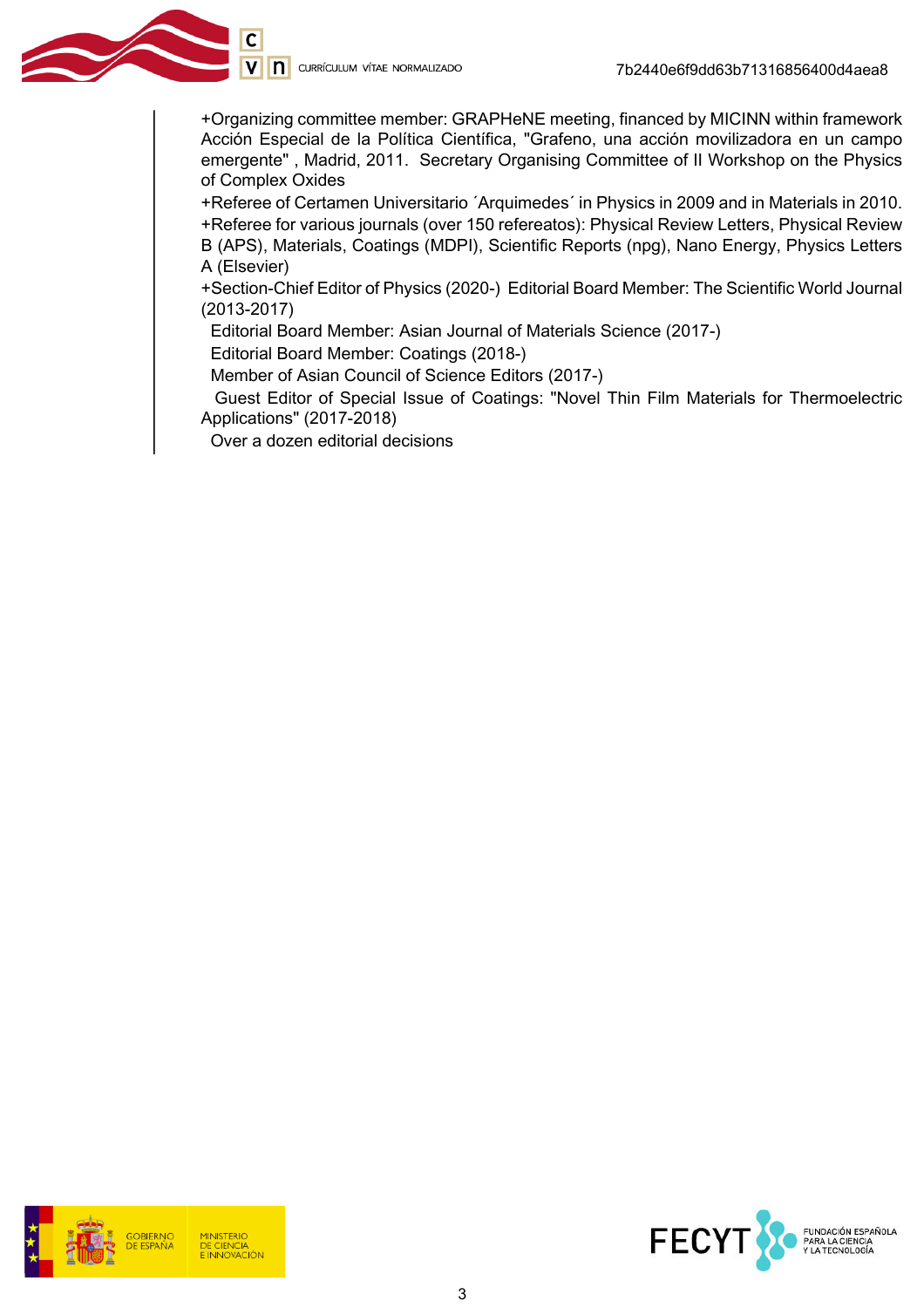

## General quality indicators of scientific research

This section describes briefly the main quality indicators of scientific production (periods of research activity, experience in supervising doctoral theses, total citations, articles in journals of the first quartile, H index...). It also includes other important aspects or peculiarities.

102 publications indexed by ISI, (of which 16 are conference proceedings) 2492 citations 22 h-index 4 papers with over 100 citations, a further 7 over 50, a further 40 over 10 main areas of publications: Multidisciplinary-materials science / Condensed Matter Physics / Applied Physics over 20 papers in Phys. Rev. B. over 20 papers in D1 first decile most papers in Q1



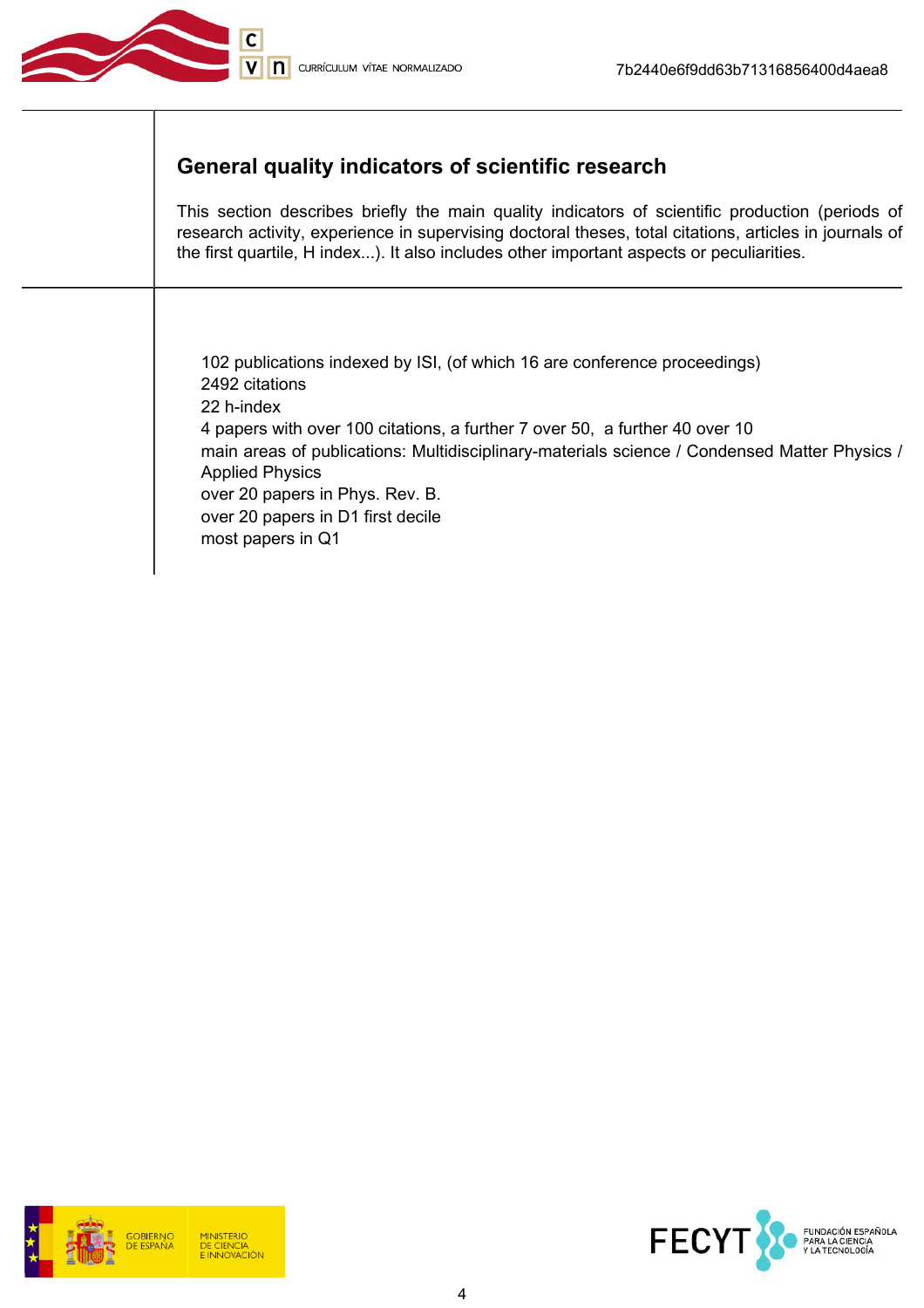

V n currículum vítae normalizado



## Norbert Marcel Nemes

Surname(s): Nemes Name: Norbert Marcel ORCID: 0000-0002-7856-3642 ResearcherID: B-6275-2009 Contact aut. region/reg.: Community of Madrid

#### Current professional situation

Employing entity: Universidad Complutense de Madrid Department: Departamento de Fisica de Materiales, Facultad de Ciencias Fisicas Professional category: Profesor Titular de Universidad Start date: 13/06/2017 Type of contract: Civil servant Dedication regime: Full time Primary (UNESCO code): 220000 - Physics Identify key words: Superconductors

#### Previous positions and activities

|              | <b>Employing entity</b>                                                                                   | <b>Professional category</b>                           | <b>Start date</b> |
|--------------|-----------------------------------------------------------------------------------------------------------|--------------------------------------------------------|-------------------|
|              | Universidad Complutense de Madrid                                                                         | Profesor Doctor Contratado Dep. Física<br>Aplicada III | 05/2013           |
| $\mathbf{2}$ | Universidad Complutense de Madrid                                                                         | Ramon y Cajal Fellow                                   | 02/2008           |
| 3            | Instituto de Ciencia de Materiales<br>de Madrid Consejo Superior de<br><b>Investigaciones Cientificas</b> | Juan de la Cierva Fellow                               | 01/2005           |
| 4            | University of Maryland                                                                                    | Research Associate                                     | 11/2002           |
| 5            | University of Pennsylvania                                                                                | <b>Research Assistant</b>                              | 02/1998           |
| 6            | University of Pennsylvania                                                                                | <b>Teaching Assitant</b>                               | 09/1997           |
|              | <b>Technical University of Budapest</b>                                                                   | Diploma Student                                        | 05/1996           |

- 1 Employing entity: Universidad Complutense de Madrid Professional category: Profesor Doctor Contratado Dep. Física Aplicada III Start-End date: 05/2013 - 06/2017
- 2 Employing entity: Universidad Complutense de Madrid Professional category: Ramon y Cajal Fellow Start-End date: 02/2008 - 01/2013
- 3 Employing entity: Instituto de Ciencia de Materiales de Madrid Consejo Superior de Investigaciones **Cientificas** Professional category: Juan de la Cierva Fellow Start-End date: 01/2005 - 01/2008



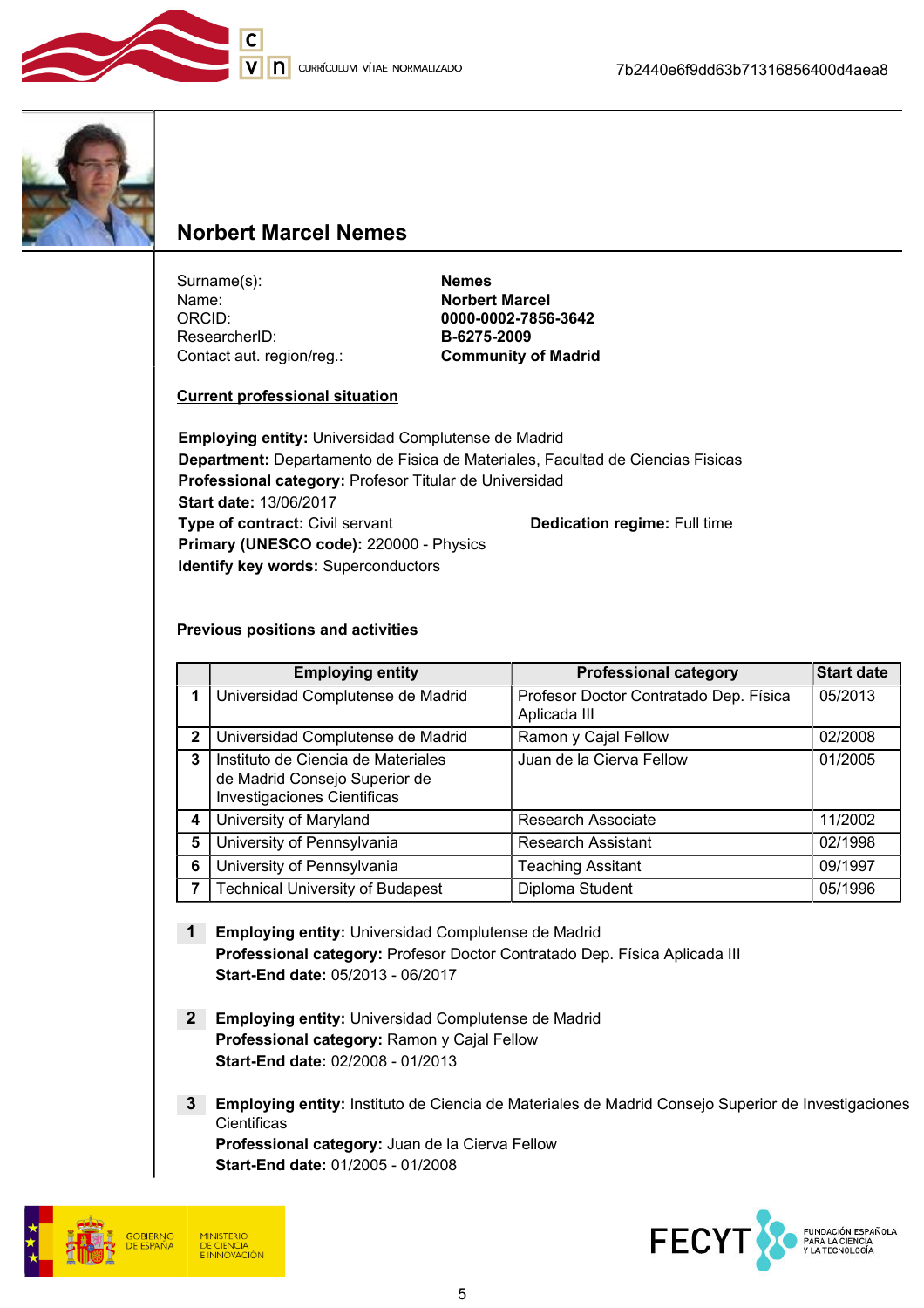4 Employing entity: University of Maryland Type of entity: University Department Professional category: Research Associate Start-End date: 11/2002 - 07/2004

 $\overline{\mathsf{c}}$ 

- **5 Employing entity:** University of Pennsylvania Professional category: Research Assistant Start-End date: 02/1998 - 10/2002
- **6** Employing entity: University of Pennsylvania Professional category: Teaching Assitant Start-End date: 09/1997 - 01/1998
- 7 Employing entity: Technical University of Budapest Professional category: Diploma Student Start-End date: 05/1996 - 08/1997



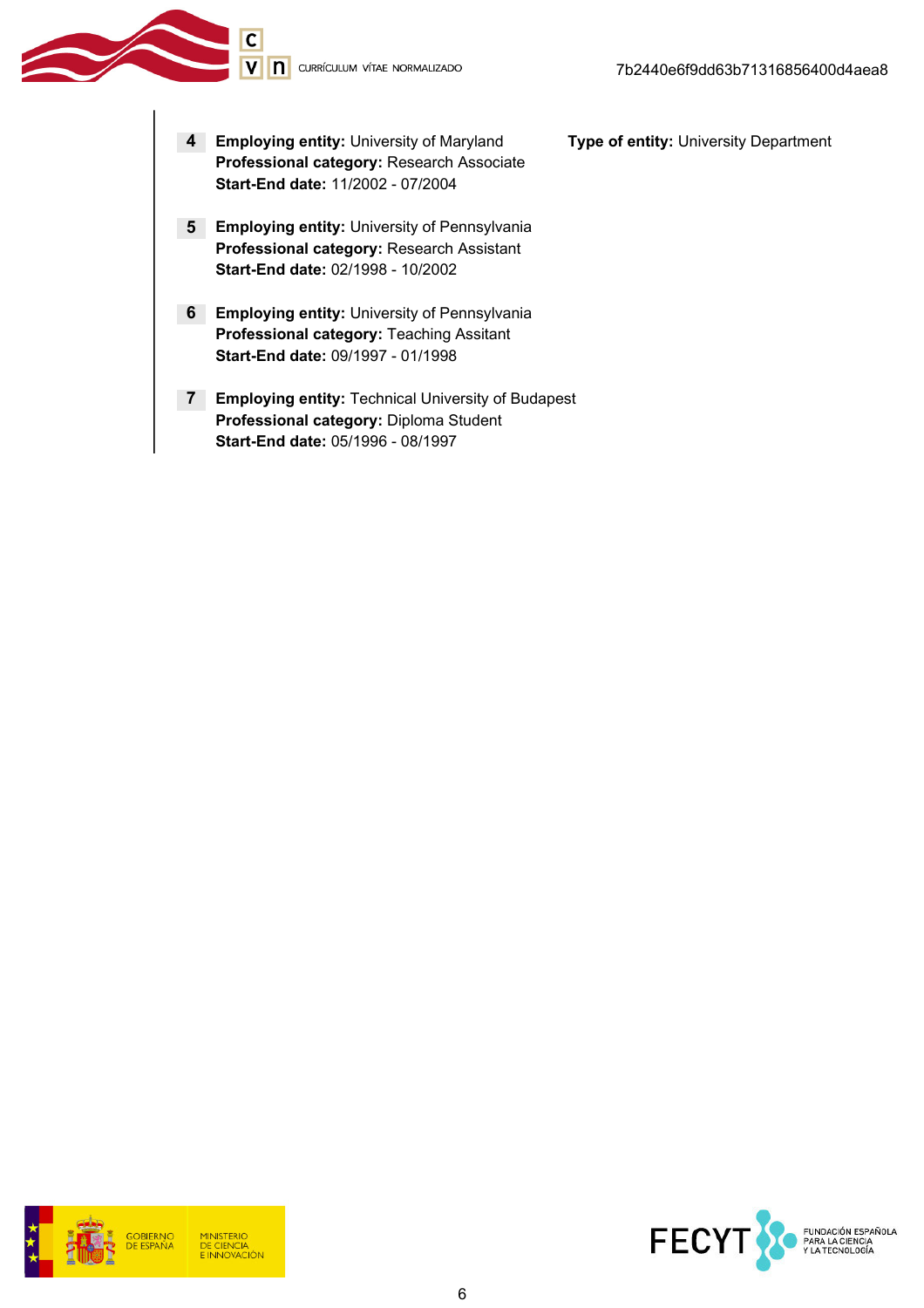

# Education

### University education

### 1st and 2nd cycle studies and pre-Bologna degrees

- 1 University degree: M.Sc. Name of qualification: Master of Science (M.Sc.) in Physics Degree awarding entity: Department of Physics and Type of entity: University Astronomy, University of Pennsylvania, Philadelphia, USA Date of qualification: 07/2001
- 2 University degree: Licenciado / Oklevel Name of qualification: Oklevel in Physics Degree awarding entity: Eotvos Lorand University Type of entity: University (ELTE), Budapest, Hungary Date of qualification: 06/1997
- 3 University degree: Oklevel kiegeszito Name of qualification: Technical Translation Degree awarding entity: Eotvos Lorand University Type of entity: University (ELTE), Budapest, Hungary Date of qualification: 06/1997

#### **Doctorates**

Doctorate programme: Doctor of Philosophy (Ph.D.) in Physics Degree awarding entity: Department of Physics and Type of entity: University Astronomy, University of Pennsylvania, Philadelphia, USA Date of degree: 20/12/2002

### Language skills

| Language  | <b>Listening skills</b> | <b>Reading skills</b> | Spoken interaction Speaking skills |     | <b>Writing skills</b> |
|-----------|-------------------------|-----------------------|------------------------------------|-----|-----------------------|
| Spanish   | B <sub>2</sub>          | 'B2                   | lB2                                | lB2 | IB2                   |
| English   | ⌒⌒<br>◡∠                | $\sim$<br>◡▵          | lC2                                | C2  | ∣∩∩<br>ືບ∠            |
| Hungarian | ⌒⌒<br>υZ                | $\sim$<br>◡∠          | lC2                                | lC2 | ∣∩∩<br>ືບ∠            |



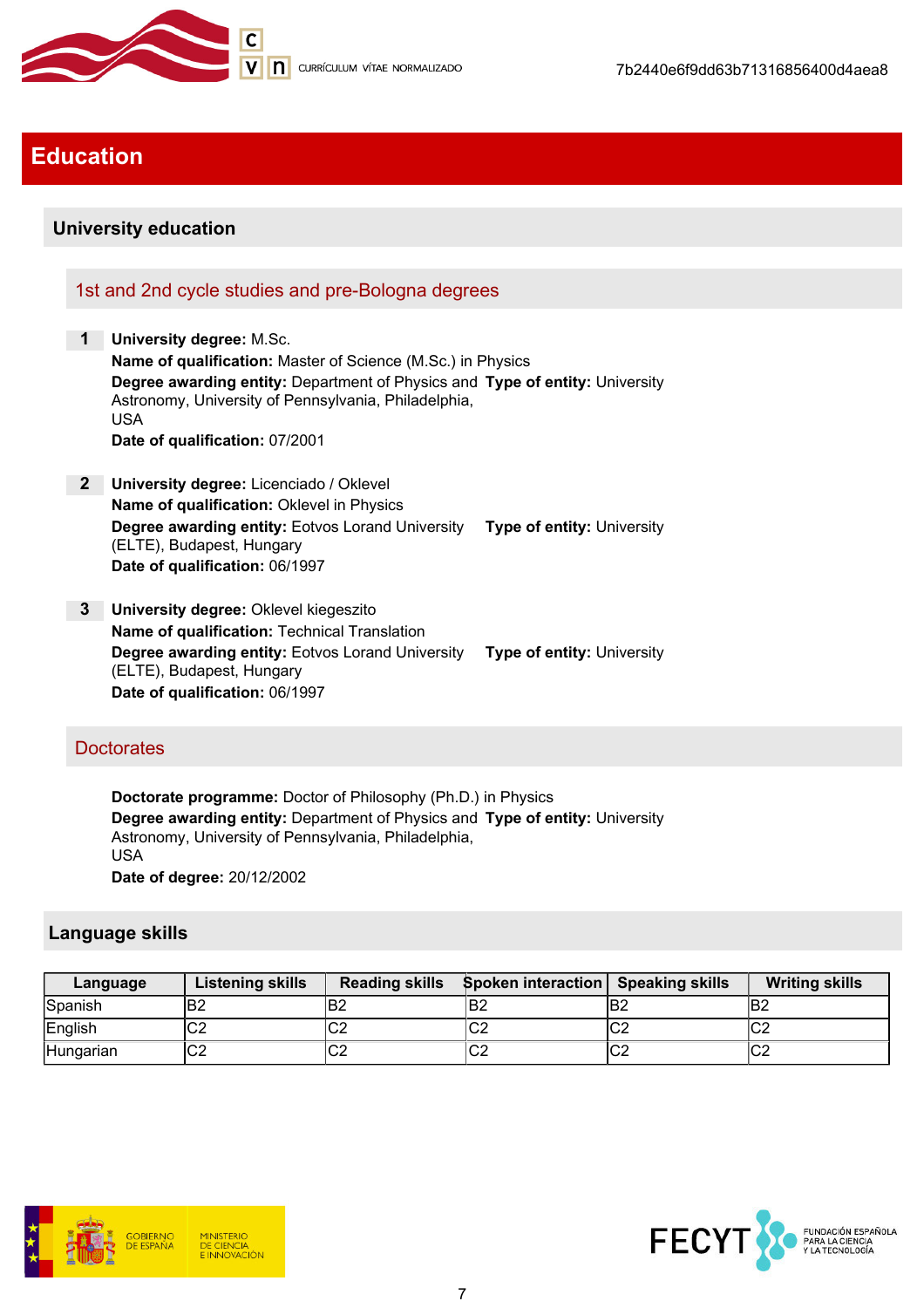

# Teaching experience

### General teaching experience

| 1               | Name of the course: Fundamentos de Fisica II<br>University degree: Grado en Ciencias Físicas<br><b>Start date: 01/10/2017</b><br>Entity: Universidad Complutense de Madrid<br>Faculty, institute or centre: Facultad de Ciencias Físicas | <b>End date: 30/09/2018</b><br><b>Type of entity: University</b> |
|-----------------|------------------------------------------------------------------------------------------------------------------------------------------------------------------------------------------------------------------------------------------|------------------------------------------------------------------|
| 2 <sup>2</sup>  | Name of the course: Fundamentos de Fisica I<br>University degree: Grado en Ciencias Físicas<br><b>Start date: 01/10/2016</b><br>Entity: Universidad Complutense de Madrid<br>Faculty, institute or centre: Facultad de Ciencias Físicas  | End date: 30/09/2017<br><b>Type of entity: University</b>        |
| $3\phantom{.0}$ | Name of the course: Fundamentos de Fisica II<br>University degree: Grado en Ciencias Físicas<br>Start date: 01/10/2016<br>Entity: Universidad Complutense de Madrid<br>Faculty, institute or centre: Facultad de Ciencias Físicas        | <b>End date: 30/09/2017</b><br>Type of entity: University        |
| 4               | Name of the course: Electrodinamica Clasica<br>University degree: Grado en Ciencias Físicas<br>Start date: 01/10/2015<br>Entity: Universidad Complutense de Madrid<br>Faculty, institute or centre: Facultad de Ciencias Físicas         | End date: 30/09/2016<br><b>Type of entity: University</b>        |
| 5               | Name of the course: Fisica II<br>University degree: Grado en Ingeniera Electronica<br><b>Start date: 01/10/2015</b><br>Entity: Universidad Complutense de Madrid<br>Faculty, institute or centre: Facultad de Ciencias Físicas           | <b>End date: 30/09/2016</b><br><b>Type of entity: University</b> |
| 6               | Name of the course: Instrumentación Electrónica<br>University degree: Master NFyTE<br>Start date: 01/10/2015<br>Entity: Universidad Complutense de Madrid<br>Faculty, institute or centre: Facultad de Ciencias Físicas                  | End date: 30/09/2016<br>Type of entity: University               |
| $\mathbf{7}$    | Name of the course: Electrodinamica Clasica<br>University degree: Grado en Ciencias Físicas<br>Start date: 01/10/2014<br>Entity: Universidad Complutense de Madrid<br>Faculty, institute or centre: Facultad de Ciencias Físicas         | <b>End date: 30/09/2015</b><br><b>Type of entity: University</b> |



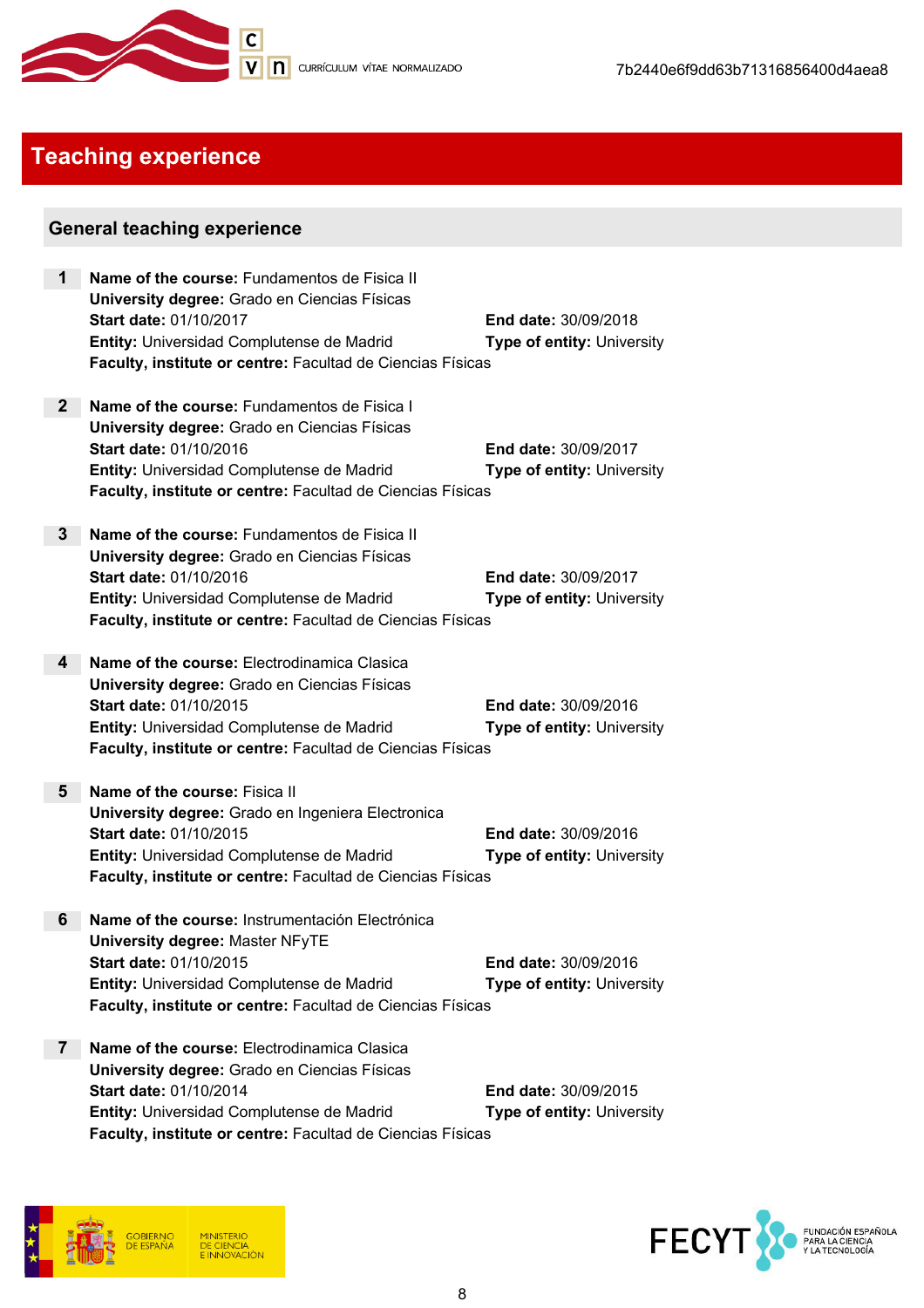

Start date: 01/10/2009 End date: 30/09/2010

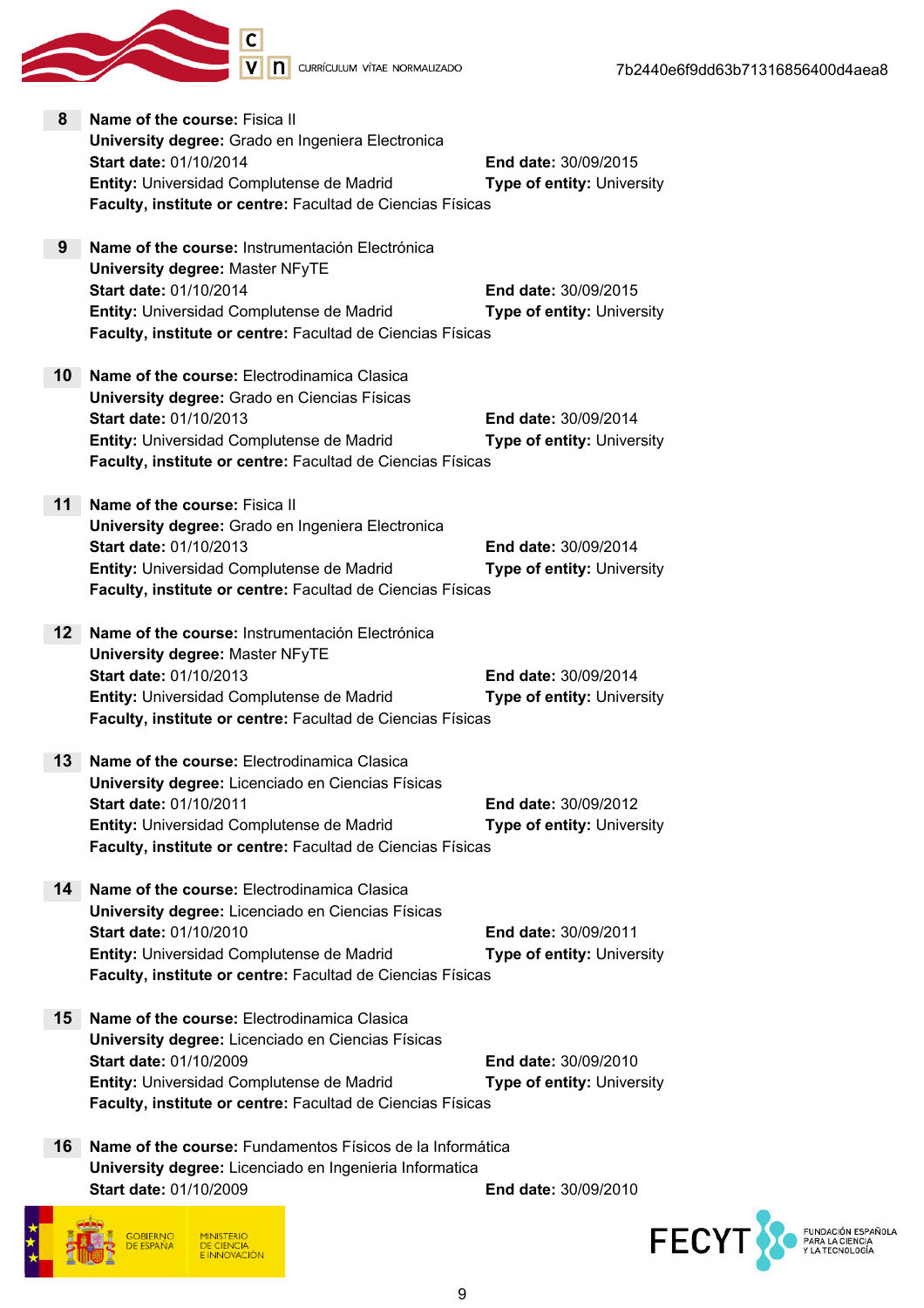

7b2440e6f9dd63b71316856400d4aea8

Entity: Universidad Complutense de Madrid Type of entity: University Faculty, institute or centre: Facultad de Informática

17 Name of the course: Fundamentos Físicos de la Informática University degree: Licenciado en Informática Start date: 01/10/2008 End date: 30/09/2009 **Entity:** Universidad Complutense de Madrid Type of entity: University Faculty, institute or centre: Facultad de Informática

### Experience supervising doctoral thesis and/or final year projects

- 1 Project title: MSc Desarrollo de nuevos materiales tipo perovskita para pilas de combustible de óxido sólido (SOFC) **Entity:** Universidad Complutense de Madrid Type of entity: University Student: Sabina Sydyknazar Date of reading: 2018
- 2 Project title: MSc Caracterización del efecto Seebeck de materiales termoeléctricos **Entity:** Universidad Complutense de Madrid Type of entity: University Student: Javier Gainza Martin Date of reading: 2017
- 3 Project title: MSc Caracterización de materiales termoeléctricos con el método 3-? **Entity:** Universidad Complutense de Madrid Type of entity: University Student: Felix Carrascoso Plana Date of reading: 2016
- 4 Project title: MSc Caracterización de materiales termoeléctricos en alta temperatura **Entity:** Universidad Complutense de Madrid Type of entity: University Student: Carlos de la Calle Gallardo Date of reading: 2016
- 5 Project title: PhD tesis: Óxidos en la nanoescala, estudios de los interfaces **Entity:** Universidad Complutense de Madrid Type of entity: University Student: Aurora Alberca Carretero Date of reading: 2013
- 6 Project title: MSc Ferromagnet/superconductor heterostructures **Entity:** Universitat de l'Aquila **The Contract Contract Contract Contract Contract Contract Contract Contract Contract Contract Contract Contract Contract Contract Contract Contract Contract Contract Contract Contract Con** Student: Mirko Rocci Date of reading: 2009



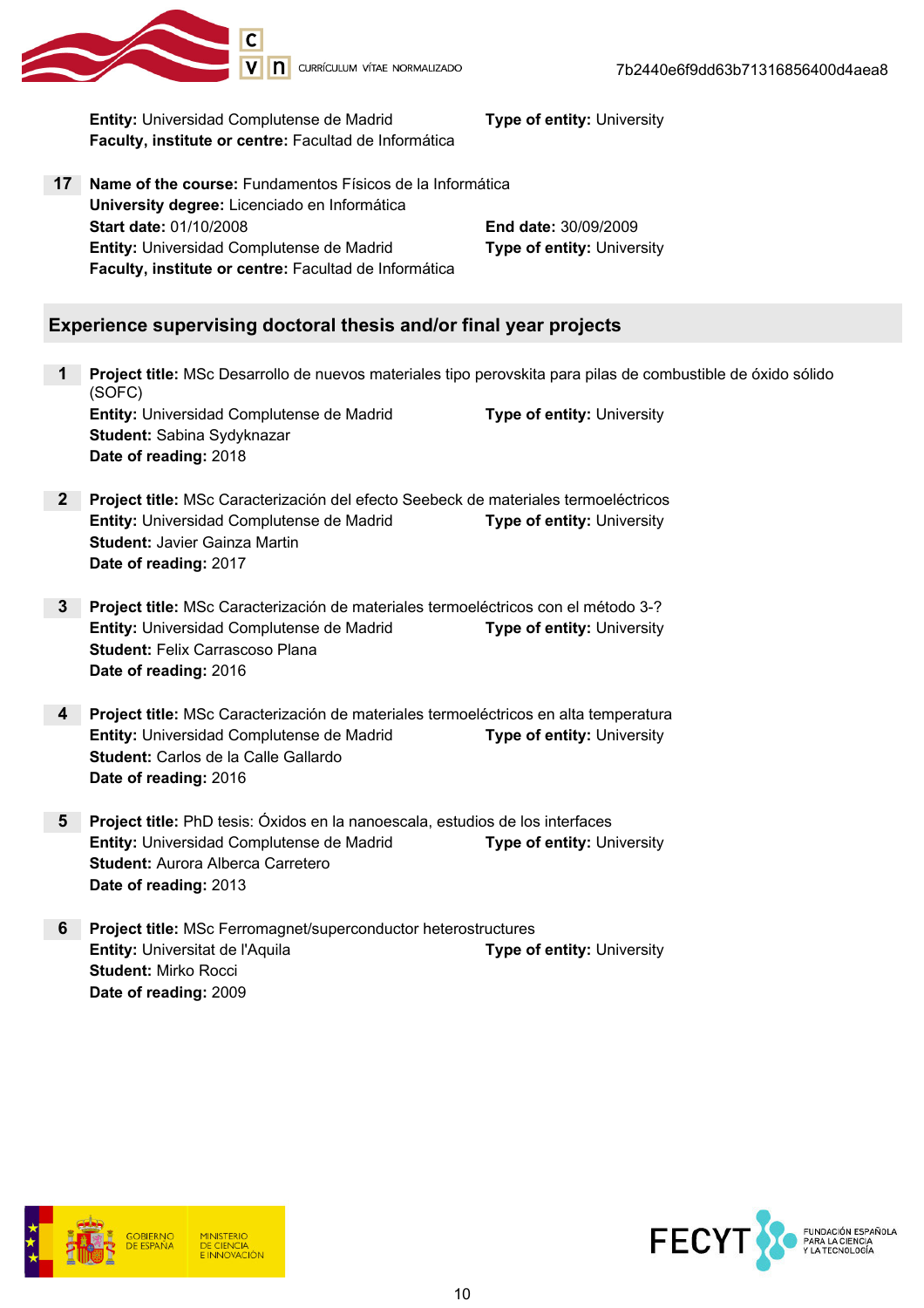

### Educational or pedagogical publications, books, articles, etc.

- 1 Norbert Marcel Nemes. SmartFIS: utilizando los teléfonos móviles en el aprendizaje de la Física, Name of the materials: Report Date of drafting: 30/03/2020 Corresponding author: Yes
- 2 Francisco Lopez Santos; Norbert Nemes. Innovación en educación y producción de cultura científica, Name of the materials: ISBN 9788417270254 Date of drafting: 31/12/2017 Format: Book

### Participation in innovative teaching projects

- 1 Project title: SmartFIS: utilizando los teléfonos móviles en el aprendizaje de la Física Type of participation: Principal investigator Time of working relationship: For an undetermined time **Funding entity:** Universidad Complutense de Madrid **Type of entity:** University **Start-End date:** 01/04/2018 - 30/03/2020 **Duration:** 2 years
- 2 Project title: Adaptacion del Laboratorio de Electrodnámica Clásica al Espacio Europeo del Educacion Superior Type of participation: Team member Time of working relationship: For an undetermined time Funding entity: Universidad Complutense de Madrid Type of entity: University Start-End date: 01/10/2009 - 30/09/2010

### Participation in conferences with talks focused on teacher training

Name of the event: I Congreso Internacional de Innovación y Tendencias Educativas Type of event: Conference City of event: Sevilla, Andalusia, Spain Date of presentation: 06/07/2017 **Organising entity:** Universidad de Sevilla **Type of entity:** University Innovación en educación y producción de cultura científica.



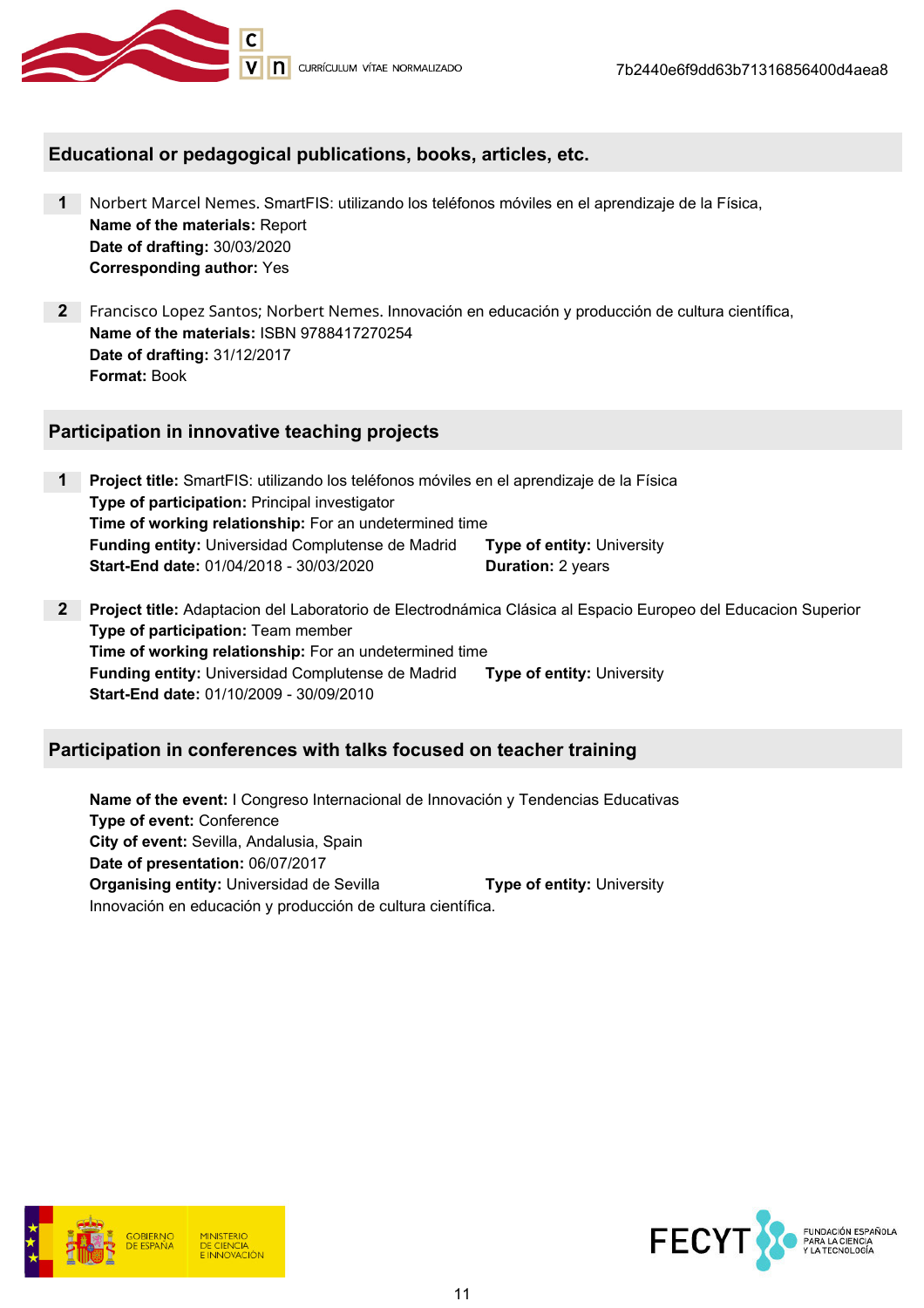

# Scientific and technological experience

### Research and development groups/teams

Name of the group: Grupo de Física de Materiales Complejos Aims of the group: publications on the study of complex condensed matter Type of collaboration: Co-authorship of publications Affiliation entity: Universidad Complutense de Madrid Type of entity: University Start date: 01/05/2008

### Scientific or technological activities

### R&D projects funded through competitive calls of public or private entities

Name of the project: OPTIMIZACION DE PROPIEDADES ELECTRONICAS DE DISPOSITIVOS DE INTERFASE: SPIN-ORBITRONICA Y SPINMEMRISTORES MAT2014-52405-C2-2-R Entity where project took place: Instituto de Ciencia Type of entity: State agency de Materiales de Madrid City of entity: Madrid, Community of Madrid, Spain Name principal investigator (PI, Co-PI....): Federico Mompean Garcia; Maria del Mar Garcia Hernandez Nº of researchers: 4 Funding entity or bodies: MINISTERIO DE EDUCACION Y CIENCIA City funding entity: Spain

Start-End date: 01/01/2014 - 31/12/2017 Total amount: 210.000 €

- 2 Name of the project: Imagine: Material Science down to the subAngstrom scale MINECO CSD2009-00013. Consolider-Ingenio Nº of researchers: 50 Start-End date: 01/01/2009 - 31/12/2016 Total amount: 3.600.000 €
- 3 Name of the project: Complex Oxide Interfaces: Understanding, Tailoring and Applying MAT2011-27470-C02-02

Entity where project took place: Instituto de Ciencia Type of entity: State agency de Materiales de Madrid Name principal investigator (PI, Co-PI....): Maria del Mar Garcia Hernandez Nº of researchers: 3 Start-End date: 01/01/2012 - 30/06/2016 Total amount: 254.100 €

4 Name of the project: MATERIALES PARA CONVERSION DE ENERGIA: OXIDOS, CALCOGENUROS, PNICTUROS Y HALUROS MAT2017-84496-R

Entity where project took place: Instituto de Ciencia Type of entity: State agencyde Materiales de Madrid



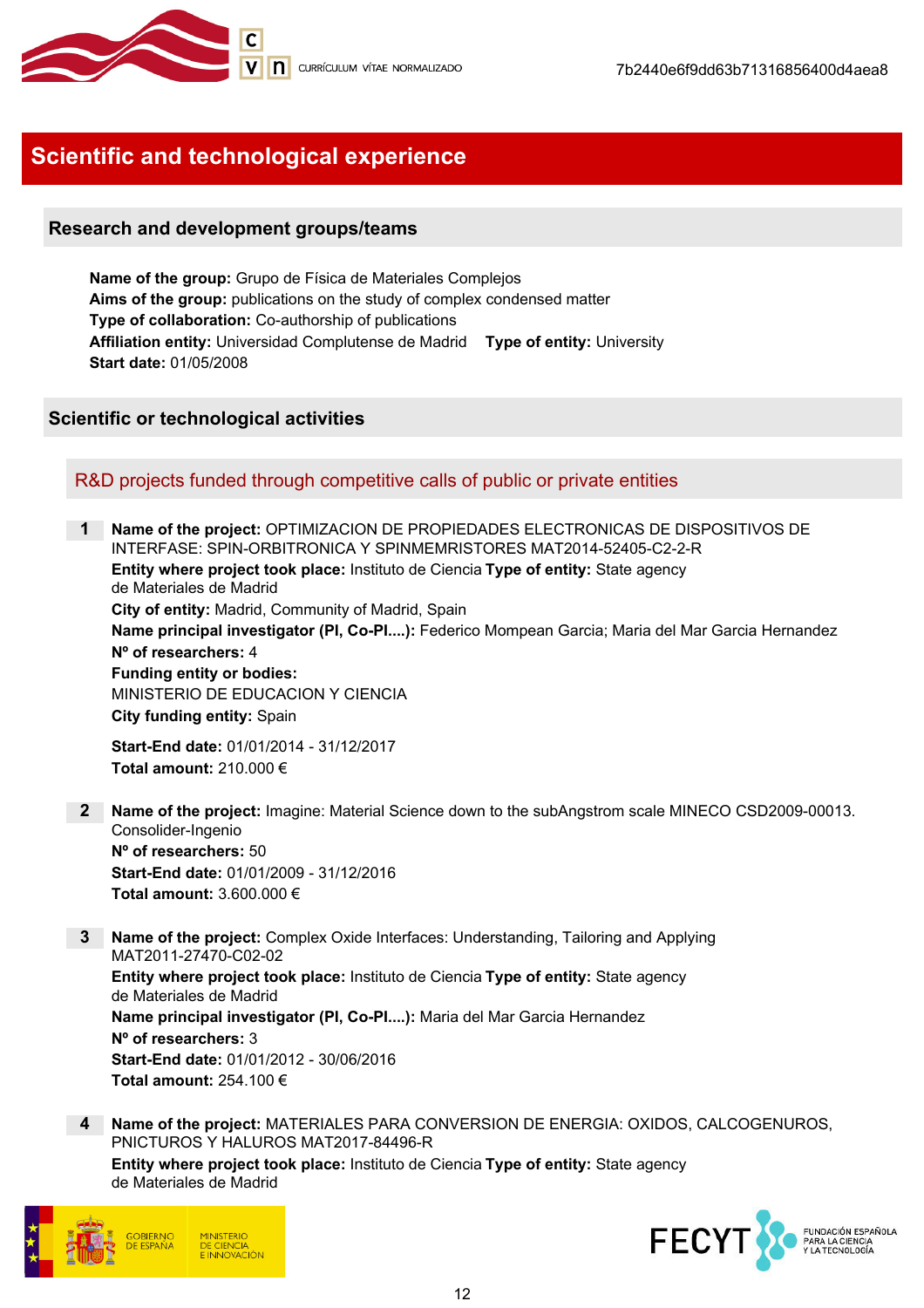

Name principal investigator (PI, Co-PI....): Jose Luis Martinez Pena; Jose Antonio Alonso Alonso Nº of researchers: 3 Start date: 01/01/2018 Total amount: 198.000 €

# Scientific and technological activities

### Scientific production

H index: 22 Date of application: 01/05/2019

### Works submitted to national or international conferences

**1** Title of the work: Conduction electron spin resonance in the superconducting state of K3C60 Name of the conference: 13th International Winterschool on Electronic Properties of Novel Materials City of event: KIRCHBERG,

Organising entity: Aventi Res & Technologies; AVL LIST GmbH; Bruker Analyt Messtech GmbH; Creditanstalt Bankverein; Novocontrol GmbH; Omikron Vacuum Physik GmbH; Pirelli Cavi Sistemi SpA; Vakuum & Syst Teck GmbH

#### Type of contribution: Scientific paper

Nemes, NM; Fischer, JE; Baumgartner, G; Forro, L; Janossy, A. "ELECTRONIC PROPERTIES OF NOVEL MATERIALS - SCIENCE AND TECHNOLOGY OF MOLECULAR NANOSTRUCTURES". En: AIP CONFERENCE PROCEEDINGS. 486, pp. 56 - 59. 01/01/1999. ISSN 0094-243X, ISBN 1-56396-900-9

2 Title of the work: Distortion and orientation of fulleride-ions in A(4)C(60)

Name of the conference: 18th International Winterschool/Euroconference on Electronic Properties of Novel **Materials** 

#### City of event: Kirchberg,

Organising entity: Bundesminist Bild, Wissensch & Kultur; Phantoms; Verein Forder Int Winterschulen; Bruker Opt GmbH; Electro V AC GmbH; Jobin Yvon GmbH; Nanocarblab; Nanocyl SA; Omicron Nano Technol GmbH; Phys Status S

#### Type of contribution: Scientific paper

Klupp, G; Kamaras, K; Nemes, NM; Brown, CM; Leao, J. "ELECTRONIC PROPERTIES OF SYNTHETIC NANOSTRUCTURES". En: AIP CONFERENCE PROCEEDINGS. 723, pp. 8 - 11. 01/01/2004. ISSN 0094-243X, ISBN 0-7354-0204-3

3 Title of the work: Effect of ionic and covalent functionalization on optical spectra of SWNT'S. Name of the conference: 227th National Meeting of the American-Chemical Society City of event: Anaheim,

#### Organising entity: Amer Chem Soc

Type of contribution: Scientific paper

Kamaras, K; Borondics, F; Hu, H; Itkis, ME; Zhao, B; Haddon, RC; Nemes, NM; Fischer, JE; Chen, ZH; Nikolou, M; Rinzler, AG; Tanner, DB. "ABSTRACTS OF PAPERS OF THE AMERICAN CHEMICAL SOCIETY". 227, pp. U1264 - U1265. 28/03/2004. ISSN 0065-7727

Title of the work: Electron spin resonance of single-walled carbon nanotubes and related structures Name of the conference: 20th International Winterschool/Euroconference on Electronic Properties of Novel **Materials** 



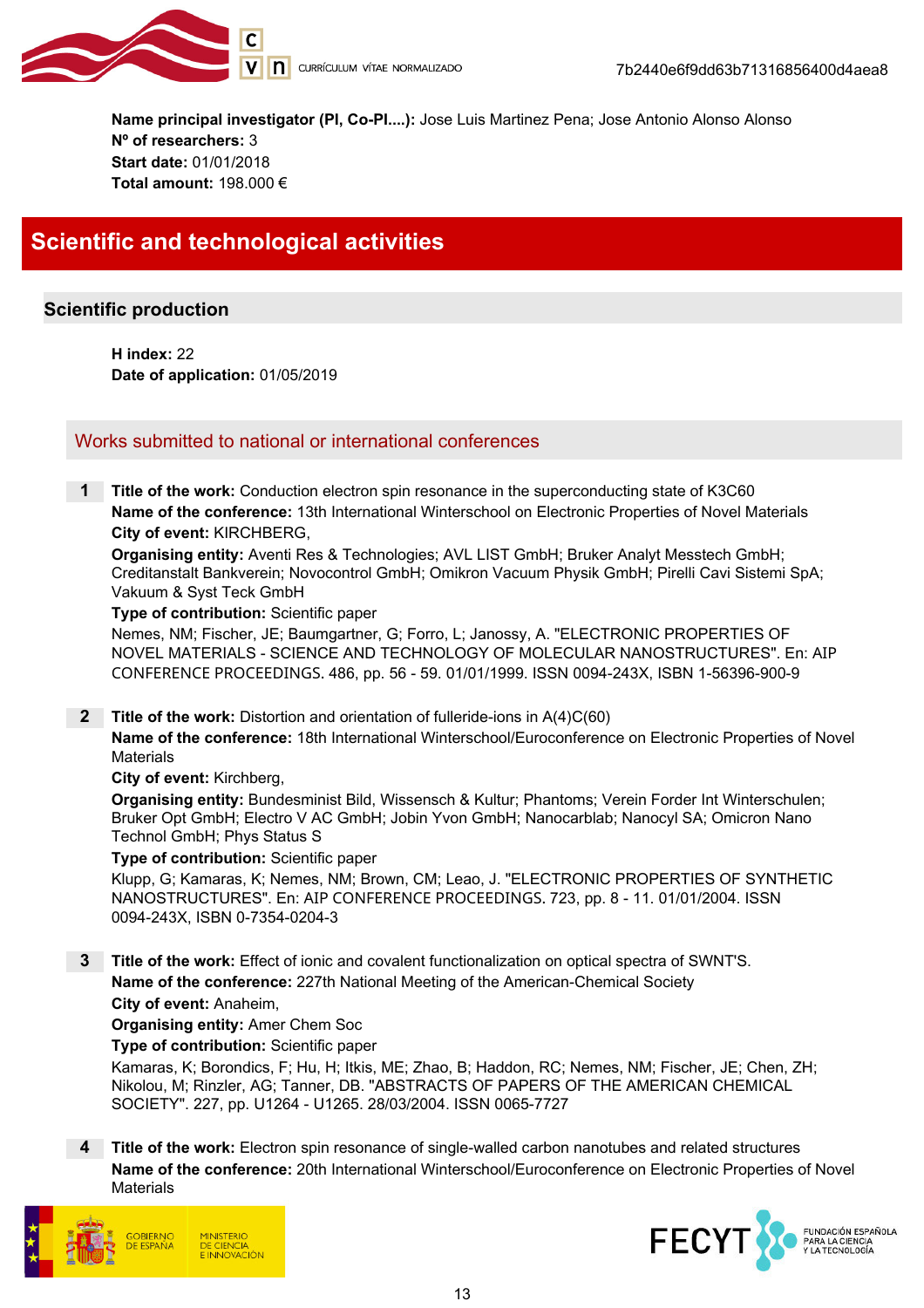

#### City of event: Kirchberg,

Type of contribution: Scientific paper

Nafradi, B.; Nemes, N. M.; Feher, T.; Forro, L.; Kim, Y.; Fischer, J. E.; Luzzi, D. E.; Simon, F.; Kuzmany, H."PHYSICA STATUS SOLIDI B-BASIC SOLID STATE PHYSICS". 243 - 13, pp. 3106 - 3110. 01/11/2006. ISSN 0370-1972, ISSN 1521-3951

5 Title of the work: Electron spin resonance of single-walled carbon nanotubes and related structures Name of the conference: 20th International Winterschool/Euroconference on Electronic Properties of Novel **Materials** 

City of event: Kirchberg,

Type of contribution: Scientific paper

Nafradi, B.; Nemes, N. M.; Feher, T.; Forro, L.; Kim, Y.; Fischer, J. E.; Luzzi, D. E.; Simon, F.; Kuzmany, H."PHYSICA STATUS SOLIDI B-BASIC SOLID STATE PHYSICS". 243 - 13, pp. 3106 - 3110. 01/11/2006. ISSN 0370-1972

6 Title of the work: Electronic and structural properties of alkali doped SWNT

Name of the conference: 16th International Winterschool on Electronic Properties of Novel Materials City of event: KIRCHBERG,

Organising entity: AVL LIST GmbH; Bruker Optik GmbH; Creditanstalt Bankverein; Jobin Yvon GmbH; Omicron Nanotechnol GmbH; Rosseter Holdings Ltd; Toyota Motor Co Europe; Xzillion GmbH; Bundesminist Wissensch & Forsch AT;

Type of contribution: Scientific paper

Nemes, NM; Fischer, JE; Kamaras, K; Tanner, DB; Rinzler, AG. "STRUCTURAL AND ELECTRONIC PROPERTIES OF MOLECULAR NANOSTRUCTURES". En: AIP CONFERENCE PROCEEDINGS. 633, pp. 259 - 262. 01/01/2002. ISSN 0094-243X, ISBN 0-7354-0088-1

7 Title of the work: Facile preparation of SnSe derivatives in nanostructured polycrystalline form by arc-melting synthesis

Name of the conference: 14th European Conference on Thermoelectrics (ECT) City of event: Lisbon,

Type of contribution: Scientific paper

Serrano-Sanchez, F.; Gharsallah, M.; Nemes, N. M.; Mompean, F. J.; Martinez, J. L.; Alonso, J. A."MATERIALS TODAY-PROCEEDINGS". 5 - 4, pp. 10218 - 10226. 01/01/2018. ISSN 2214-7853

8 Title of the work: Identifying the electron spin resonance of conduction electrons in alkali doped SWCNTs Name of the conference: 23rd Winterschool on Electronic Properties of Novel Materials City of event: Kirchberg,

Organising entity: Verein Forder Winterschulen; Verein Durchfuhr Int Wintersch Elect Properties Novel Mat Type of contribution: Scientific paper

Galambos, M.; Fabian, G.; Simon, F.; Ciric, L.; Forro, L.; Korecz, L.; Rockenbauer, A.; Koltai, J.; Zolyomi, V.; Rusznyak, A.; Kuerti, J.; Nemes, N. M.; Dora, B.; Peterlik, H.; Pfeiffer, R.; Kuzmany, H.; Pichler, T."PHYSICA STATUS SOLIDI B-BASIC SOLID STATE PHYSICS". 246 - 11-12, pp. 2760 - 2763. 01/12/2009. ISSN 0370-1972, ISSN 1521-3951

9 Title of the work: Identifying the electron spin resonance of conduction electrons in alkali doped SWCNTs Name of the conference: 23rd Winterschool on Electronic Properties of Novel Materials City of event: Kirchberg,

Organising entity: Verein Forder Winterschulen; Verein Durchfuhr Int Wintersch Elect Properties Novel Mat Type of contribution: Scientific paper

Galambos, M.; Fabian, G.; Simon, F.; Ciric, L.; Forro, L.; Korecz, L.; Rockenbauer, A.; Koltai, J.; Zolyomi, V.; Rusznyak, A.; Kuerti, J.; Nemes, N. M.; Dora, B.; Peterlik, H.; Pfeiffer, R.; Kuzmany, H.; Pichler, T."PHYSICA STATUS SOLIDI B-BASIC SOLID STATE PHYSICS". 246 - 11-12, pp. 2760 - 2763. 01/12/2009. ISSN 0370-1972



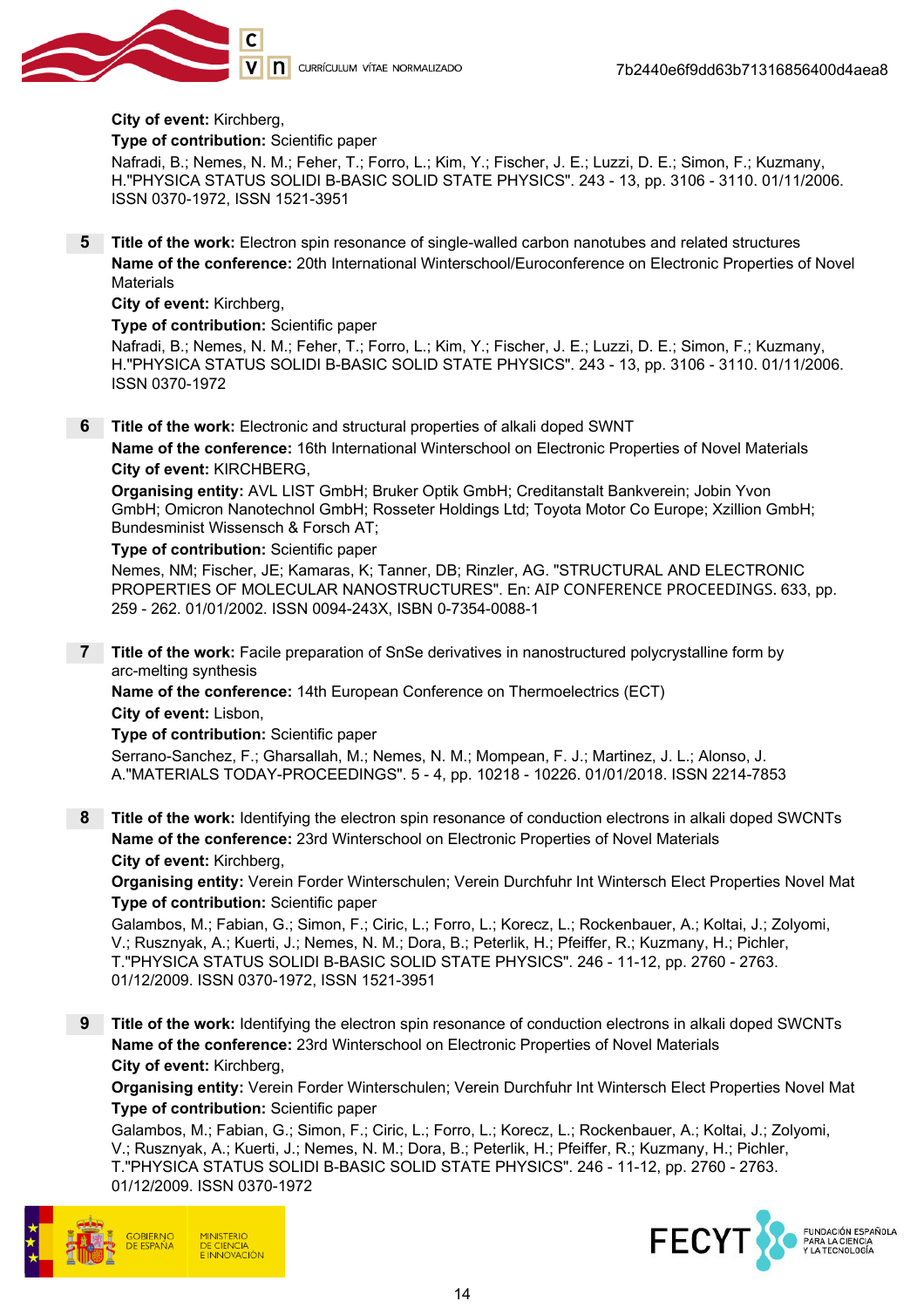

10 Title of the work: Investigation of hydrogenated HiPCo nanotubes by infrared spectroscopy Name of the conference: 24th International WinterSchool on Electronic Properties of Novel Materials - Molecular Nanostructures (IWEPNM 2010)

City of event: Kirchberg/Tirol,

Organising entity: Appl Nanofluorescence; Bruker Opt; Graphene Ind Ltd; HORIBA Jobin Yvon GmbH; NACALAI TESQUE, INC; SINEUROP Nanotech GmbH; Wiley-VCH Verlag GmbH & Co.

#### Type of contribution: Scientific paper

Nemeth, Katalin; Pekker, Aron; Borondics, Ferenc; Jakab, Emma; Nemes, Norbert M.; Kamaras, Katalin; Pekker, Sandor. "PHYSICA STATUS SOLIDI B-BASIC SOLID STATE PHYSICS". 247 - 11-12, pp. 2855 - 2858. 01/12/2010. ISSN 0370-1972

11 Title of the work: Investigation of hydrogenated HiPCo nanotubes by infrared spectroscopy Name of the conference: 24th International Winterschool on Electronic Properties of Novel Materials - Molecular Nanostructures (IWEPNM 2010)

City of event: Kirchberg/Tirol,

Organising entity: Appl Nanofluorescence; Bruker Opt; Graphene Ind Ltd; HORIBA Jobin Yvon GmbH; NACALAI TESQUE, INC; SINEUROP Nanotech GmbH; Wiley-VCH Verlag GmbH & Co.

#### Type of contribution: Scientific paper

Nemeth, Katalin; Pekker, Aron; Borondics, Ferenc; Jakab, Emma; Nemes, Norbert M.; Kamaras, Katalin; Pekker, Sandor. "PHYSICA STATUS SOLIDI B-BASIC SOLID STATE PHYSICS". 247 - 11-12, pp. 2855 - 2858. 01/12/2010. ISSN 0370-1972, ISSN 1521-3951

12 Title of the work: Large Seebeck coefficients in La2NiO4+delta with tuned delta values Name of the conference: 14th European Conference on Thermoelectrics (ECT) City of event: Lisbon,

#### Type of contribution: Scientific paper

Serrano-Sanchez, F.; Pinacca, R.; Troncoso, L.; Nemes, N. M.; Martinez, J. L.; Alonso, J. A."MATERIALS TODAY-PROCEEDINGS". 5 - 4, pp. 10203 - 10210. 01/01/2018. ISSN 2214-7853

13 Title of the work: Large magnetoresistance in oxide based ferromagnet/superconductor spin switches Name of the conference: Symposium on Degradation Processes in Nanostructured Materials held at the 2005 MRS Fall Meeting

City of event: Boston,

Type of contribution: Scientific paper

Pena, V.; Nemes, N.; Visani, C.; Garcia-Barriocanal, J.; Bruno, F.; Arias, D.; Sefrioui, Z.; Leon, C.; Velthuis, S. G. E. Te; Hoffmann, A.; Garcia-Hernandez, M.; Santamaria, J."DEGRADATION PROCESSES IN NANOSTRUCTURED MATERIALS". En: Materials Research Society Symposium Proceedings. 887, pp. 95 - +. 01/01/2006. ISSN 0272-9172, ISBN 1-55899-841-1

14 Title of the work: Magnetic coupling in La0.7Ca0.3MnO3/YBa2Cu3O7/La0.7Ca0.3MnO3 trilayers Name of the conference: 7th International Conference on Diffusion in Materials City of event: Lanzarote,

#### Type of contribution: Scientific paper

Nemes, N. M.; Visani, C.; Garcia-Barriocanal, J.; Bruno, F. Y.; Sefrioui, Z.; Arias, D.; Leon, C.; Garcia Hernandez, M.; te Velthuis, S. G. E.; Hoffmann, A.; Santamaria, J."DIFFUSION IN MATERIALS - DIMAT2008". En: Defect and Diffusion Forum. 289-292, pp. 303 - +. 01/01/2009. ISSN 1012-0386, ISBN \*\*\*\*\*\*\*\*\*\*\*\*\*\*\*\*\*

### 15 Title of the work: Magnetoresistance in La0.7Ca0.3MnO3-YBa2Cu3O7F/S/F trilayers Name of the conference: 3rd Joint European Magnetic Symposia (JEMS 06) City of event: San Sebastian,

Organising entity: Natl Advisory Comm



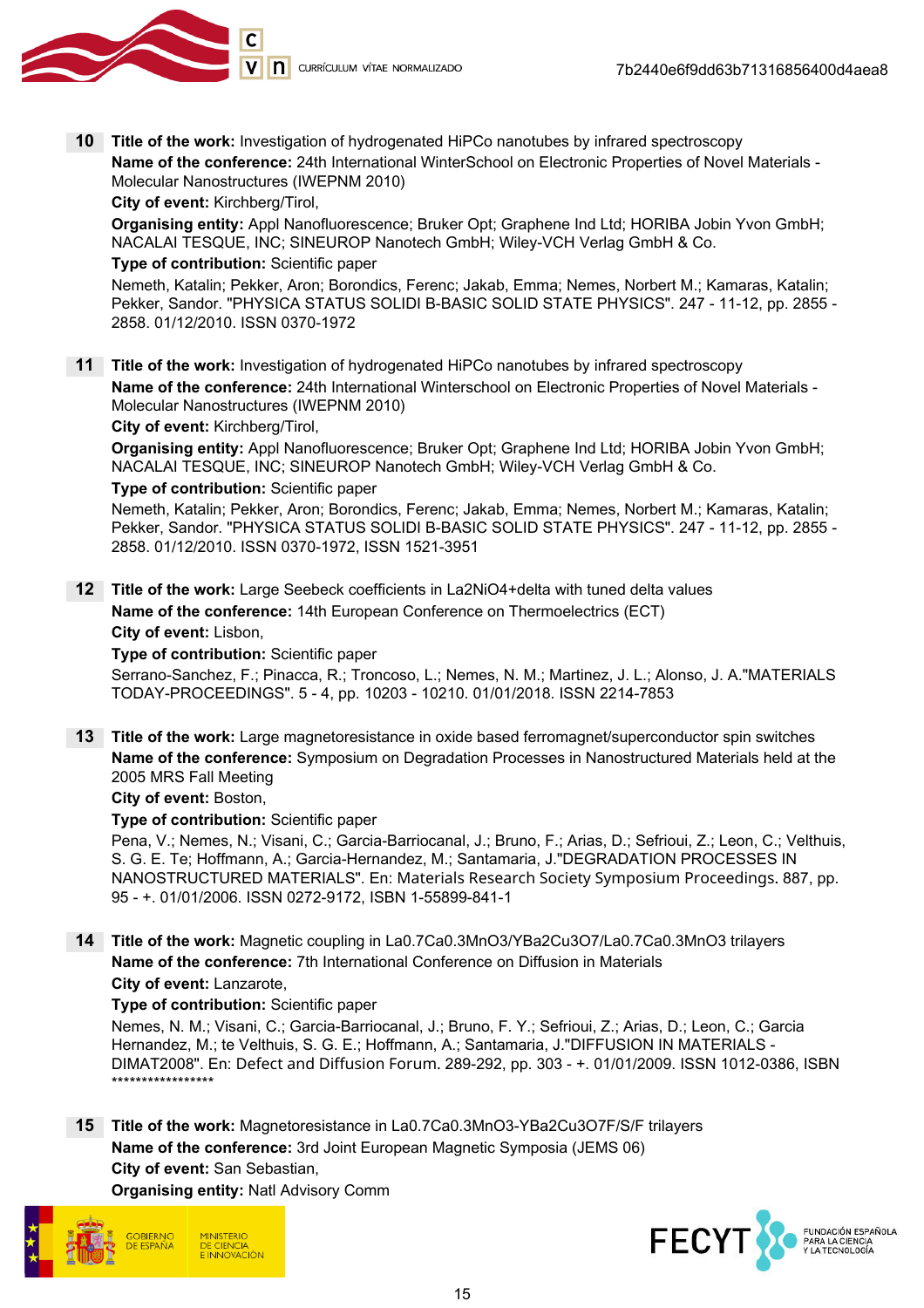

#### Type of contribution: Scientific paper

Pena, V.; Visani, C.; Bruno, F.; Garcia-Barriocanal, J.; Arias, D.; Rivera, A.; Sefrioui, Z.; Leon, C.; Velthuis, S. G. E. Te; Hoffmann, A.; Nemes, N.; Garcia-Hernandez, M.; Martinez, J. L.; Santamaria, J."JOURNAL OF MAGNETISM AND MAGNETIC MATERIALS". 316 - 2, pp. E745 - E748. 01/09/2007. ISSN 0304-8853, ISSN 1873-4766

16 Title of the work: Magnetoresistance in La0.7Ca0.3MnO3-YBa2Cu3O7F/S/F trilayers Name of the conference: 3rd Joint European Magnetic Symposia (JEMS 06)

City of event: San Sebastian,

Organising entity: Natl Advisory Comm

Type of contribution: Scientific paper

Pena, V.; Visani, C.; Bruno, F.; Garcia-Barriocanal, J.; Arias, D.; Rivera, A.; Sefrioui, Z.; Leon, C.; Velthuis, S. G. E. Te; Hoffmann, A.; Nemes, N.; Garcia-Hernandez, M.; Martinez, J. L.; Santamaria, J."JOURNAL OF MAGNETISM AND MAGNETIC MATERIALS". 316 - 2, pp. E745 - E748. 01/09/2007. ISSN 0304-8853

#### 17 Title of the work: Nanosegregation in Na2C60

Name of the conference: 19th International Winterschool and Euroconference on Electronic Properties of Novel Materials

#### City of event: Kirchberg,

Organising entity: Bundeminterium Bild, Wissensch Kultur; Austrian Nano Initiat, Forsch Forder Gesell GmbH; Verein Forder Int Winterschulen Kirchberg

#### Type of contribution: Scientific paper

Klupp, G; Kamaras, K; Nemes, NM; Matus, P; Quintavalle, D; Kiss, LF; Kovats, E; Pekker, S; Janossy, A. "Electronic Properties of Novel Nanostructures". En: AIP CONFERENCE PROCEEDINGS. 786, pp. 17 - 20. 01/01/2005. ISSN 0094-243X, ISBN 0-7354-0275-2

18 Title of the work: Single wall carbon nanotubes filled with metallocenes: a first example of non-fullerene peapods

Name of the conference: Symposium on Making Functional Materials with Nanotubes held at the 2001 MRS Fall Meeting

City of event: BOSTON,

Organising entity: Mat Res Soc

Type of contribution: Scientific paper

Stercel, F; Nemes, NM; Fischer, JE; Luzzi, DE. "MAKING FUNCTIONAL MATERIALS WITH NANOTUBES". En: MATERIALS RESEARCH SOCIETY SYMPOSIUM PROCEEDINGS. 706, pp. 245 - 250. 01/01/2002. ISSN 0272-9172, ISBN 1-55899-642-7

19 Title of the work: Spin dependent transport at oxide La0.7Ca0.3MnO3/YBa2CU3O7 ferromagnet/superconductor interfaces

Name of the conference: International Conference on Electroceramics

City of event: Toledo,

Organising entity: Minist Ciencia Tecnol; Consejo Super Investigac Cientif; Junta Comuni Castilla Mancha; Univ Castilla Mancha; Camara Comerc Toledo; Ayuntamiento Toledo; INASMET-Tecnal; COST; ELENA; Elsevier; Mat Mates

#### Type of contribution: Scientific paper

Penna, V.; Nemes, N.; Visani, C.; Bruno, Ey; Arias, D.; Sefrioui, Z.; Leon, C.; Velthuis, S. G. E. Te; Hoffmann, A.; Garcia-Hernandez, M.; Martine, J. L.; Santamaria, J."JOURNAL OF THE EUROPEAN CERAMIC SOCIETY". 27 - 13-15, pp. 3967 - 3970. 01/01/2007. ISSN 0955-2219, ISSN 1873-619X

20 Title of the work: Thickness Dependent Magnetic Anisotropy of Ultrathin LCMO Epitaxial Thin Films Name of the conference: International Magnetics Conference (Intermag) City of event: Madrid,

Type of contribution: Scientific paper



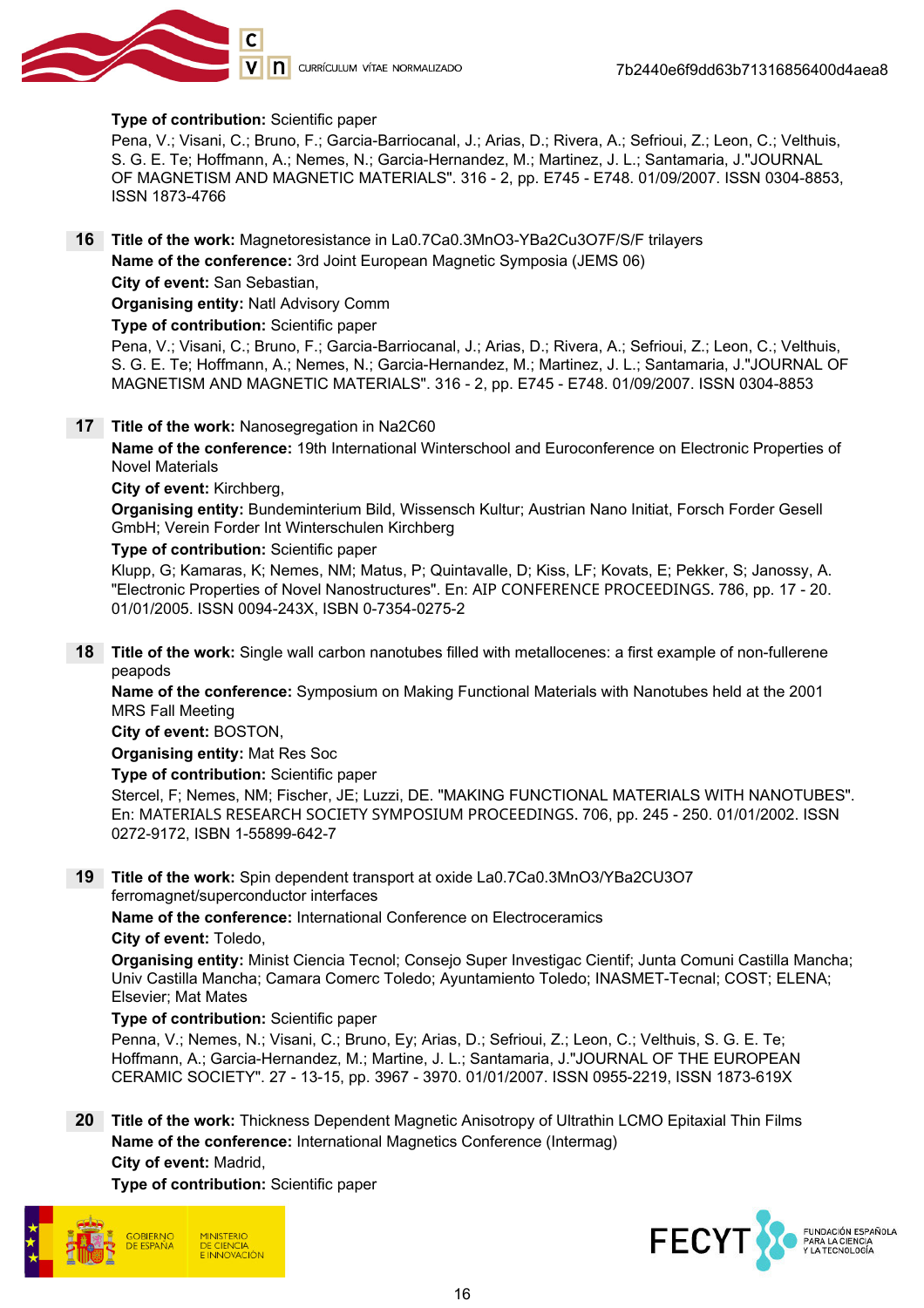

Nemes, Norbert Marcel; Garcia-Hernandez, Mar; Szatmari, Zsolt; Feher, Titusz; Simon, Ferenc; Visani, Cristina; Pena, Vanessa; Miller, Christian; Garcia-Barriocanal, Javier; Bruno, Flavio; Sefrioui, Zouhair; Leon, Carlos; Santamaria, Jacobo. "IEEE TRANSACTIONS ON MAGNETICS". 44 - 11, pp. 2926 - 2929. 01/11/2008. ISSN 0018-9464

#### R&D management and participation in scientific committees

#### R&D management

Name of the activity: Unidad de Magnetometría y Criogenia Type of management: Management of body Performed tasks: Director Entity: CAI Tecnicas Fisicas de Universidad Complutense de Madrid Start date: 10/01/2022 Duration: 4 years

#### Other achievements

### Stays in public or private R&D centres

| 1 | <b>Entity: Technical University of Budapest</b>             | <b>Type of entity: University</b> |
|---|-------------------------------------------------------------|-----------------------------------|
|   | <b>Faculty, institute or centre: Department of Physics</b>  |                                   |
|   | City of entity: Budapest, Extra-Regio, Hungary              |                                   |
|   | Start-End date: 02/07/2018 - 24/07/2018                     |                                   |
|   | <b>Goals of the stay: Guest</b>                             |                                   |
|   | <b>Provable tasks:</b> Microwave techniques for spintronics |                                   |

2 Entity: Technical University of Budapest Type of entity: University Faculty, institute or centre: Department of Physics City of entity: Budapest, Extra-Regio, Hungary Start-End date: 02/07/2018 - 24/07/2018 Goals of the stay: mobility Provable tasks: magnetic resonance ad microwave techniques for complex oxides and thermoelectrics

**3** Entity: Cambridge University **Type of entity: University** Faculty, institute or centre: Department of Engineering City of entity: Cambridge, Bedfordshire and Hertfordshire, United Kingdom Start-End date: 01/10/2015 - 01/12/2015 Goals of the stay: Guest Provable tasks: ab initio calculations of thermoelectric materials

4 Entity: EPFL **Type of entity: University** Faculty, institute or centre: Department of Physics City of entity: Lausanne, Switzerland Start-End date: 05/02/2013 - 05/05/2013 Goals of the stay: Guest Provable tasks: Electron Spin Resonance of complex oxides



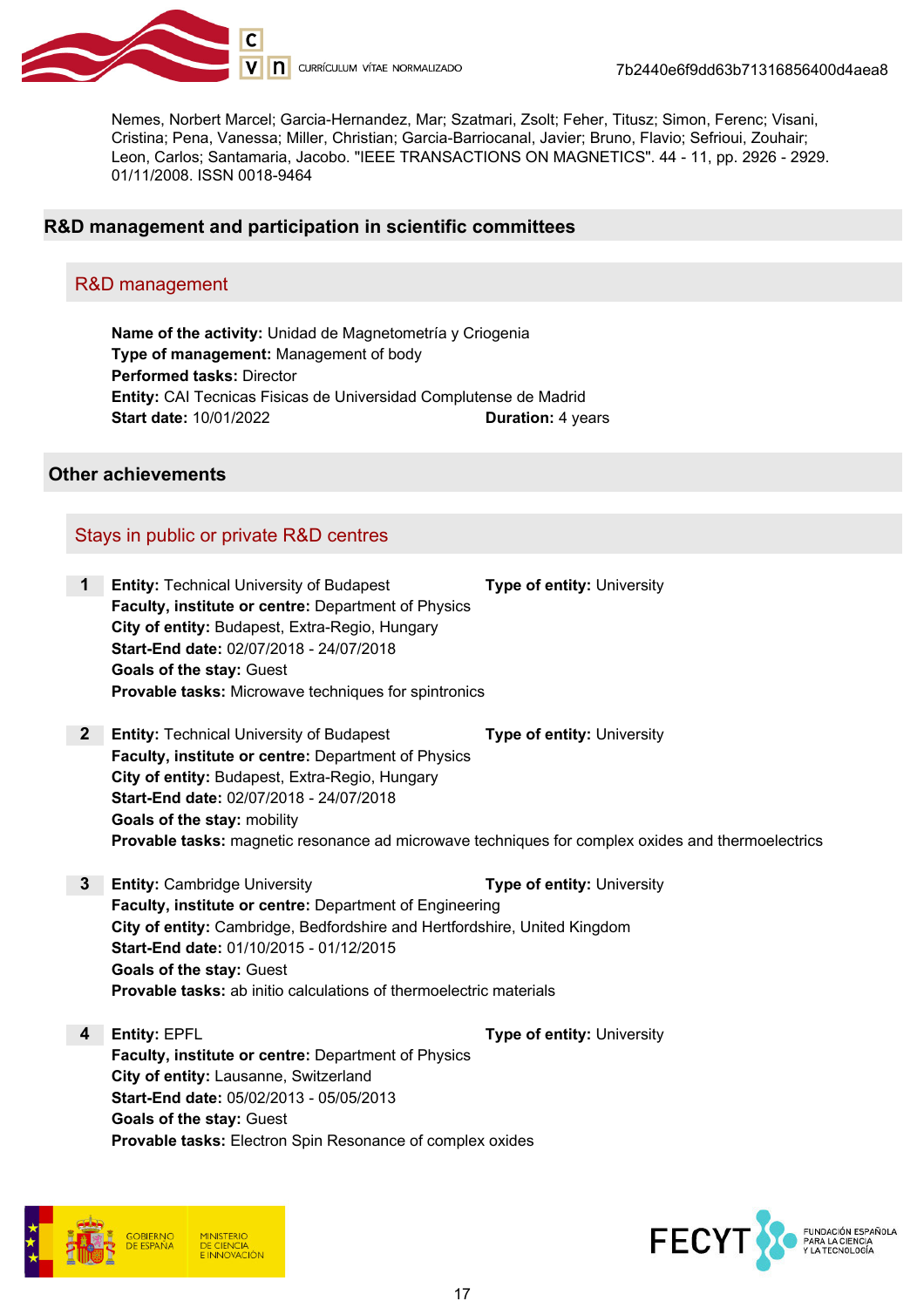

### Obtained grants and scholarships

- 1 Name of the grant: Ramon y Cajal fellowship Aims: Post-doctoral Awarding entity: MINECO Type of entity: State agency Conferral date: 01/02/2008 End date: 31/01/2013 Entity where activity was carried out: Universidad Complutense de Madrid Faculty, institute or centre: Departamento de Física Aplicada III (UCM)
- 2 Name of the grant: Juan de la Cierva fellowship Aims: Post-doctoral Awarding entity: MCYT Type of entity: State agency Conferral date: 16/01/2005 End date: 15/01/2008 Entity where activity was carried out: Instituto de Ciencia de Materiales de Madrid
- 3 Name of the grant: Marie-Curie IRG Aims: FP6-2004-Mobility-12 PHY Awarding entity: European Commission **Type of entity: Public Research Body** Conferral date: 03/09/2005 End date: 31/12/2007 Entity where activity was carried out: Instituto de Ciencia de Materiales de Madrid

#### Editorial councils

- 1 Name of the editorial council: Asian Council of Science Editors Affiliation entity: Asian Council of Science Editors Start date: 01/02/2017
- 2 Name of the editorial council: Coatings Affiliation entity: mdpi **Affiliation** entity: Business Start date: 01/01/2017
- 3 Name of the editorial council: The Scientific World Journal Affiliation entity: Hindawi Start date: 01/01/2013 **Duration: 4 years**

### Periods of research activity

1 Nº of recognized periods: 1 Certifying entity: Universidad Complutense de Madrid Date of recognition: 06/07/2017

Type of entity: University